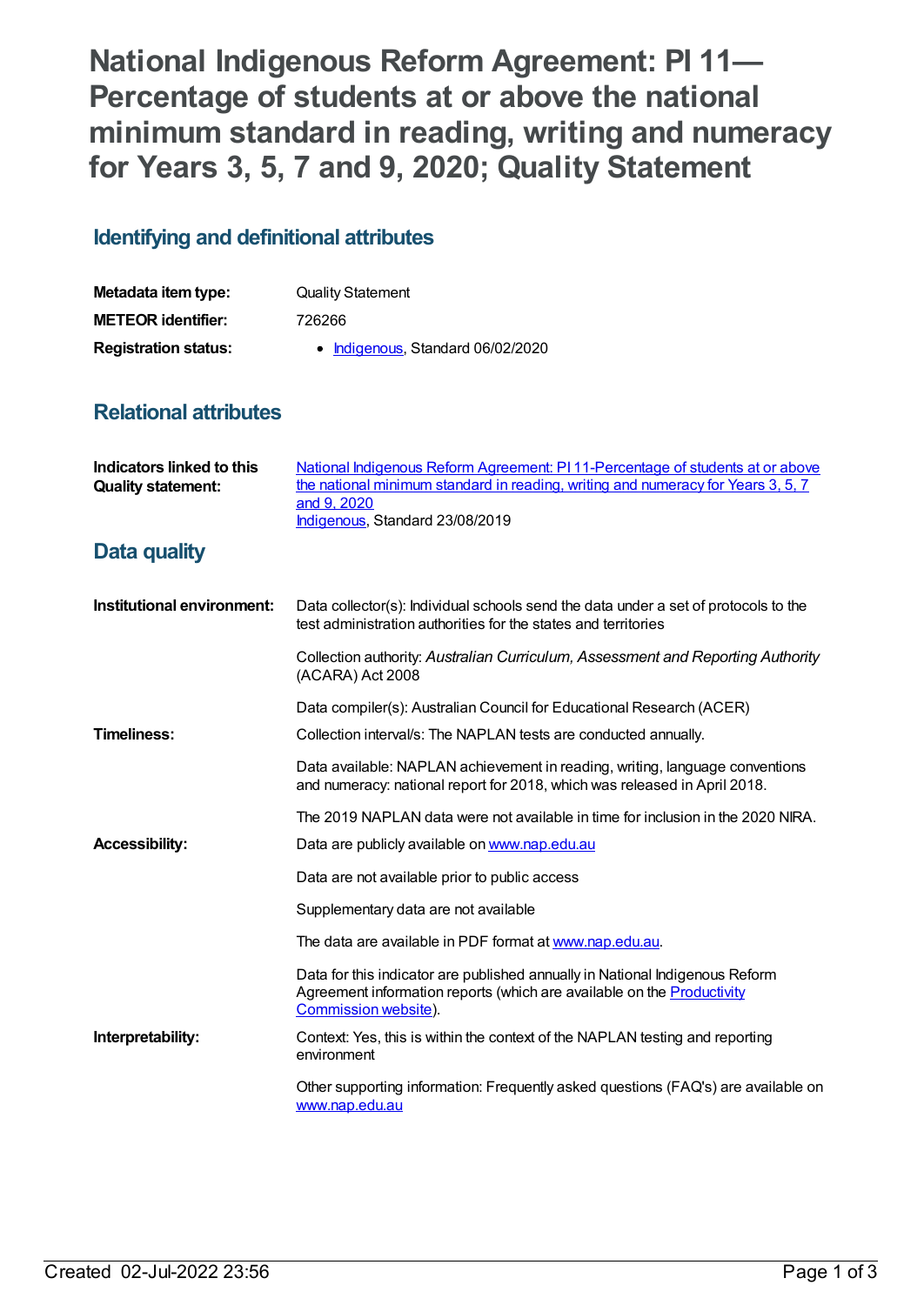| <b>Relevance:</b>                      | Level of geography: Data are available by National, State and Territory, and geo-<br>location levels                                                                                                                                                                                                                           |
|----------------------------------------|--------------------------------------------------------------------------------------------------------------------------------------------------------------------------------------------------------------------------------------------------------------------------------------------------------------------------------|
|                                        | Data completeness: Yes                                                                                                                                                                                                                                                                                                         |
|                                        | Indigenous statistics: All data are available by Indigenous status by geolocation by<br>State and Territory                                                                                                                                                                                                                    |
|                                        | Numerator/Denominator source: The numerator and denominator are compiled<br>from a single source, with the exception of aggregated data for the mean scale<br>scores provided by ACER                                                                                                                                          |
|                                        | For Education indicators, are all types of schools, universities, technical<br>colleges/Technical and Further Educations (TAFEs) and correspondence schools<br>included? Schools that sit NAPLAN tests                                                                                                                         |
|                                        | Have standard classifications been used? Yes                                                                                                                                                                                                                                                                                   |
| <b>Accuracy:</b>                       | Method of collection: For paper - by test administration authorities and provided to<br>ACER, who provide to ACARA. For online this is captured by the online platform by<br>ACER, who provide to ACARA. Please note some manual reconciliation was<br>required for students that sat a combination of paper and online tests. |
|                                        | Data adjustments: Raw NAPLAN scores are converted to scaled scores                                                                                                                                                                                                                                                             |
|                                        | Sample/collection size: The collection size is a census of NAPLAN participating<br>years (that is, Years 3, 5, 7 and 9).                                                                                                                                                                                                       |
|                                        | Standard errors: The standard errors have been used to calculate 95% confidence<br>intervals for all the data provided                                                                                                                                                                                                         |
|                                        | Known issues: Confidence intervals should be considered when ranking<br>jurisdictions. The confidence intervals used to compare jurisdictions within a<br>calendar year are not the same confidence intervals used to compare across<br>calendar years                                                                         |
|                                        | Year to year change: Caution should be exercised when using the data to measure<br>small changes from year to year; 95% confidence intervals have been provided to<br>the Steering Committee                                                                                                                                   |
|                                        | The abbreviation 'n.p.' indicates data were not published as there were no students<br>tested or the number of students tested was less than 30.                                                                                                                                                                               |
|                                        | '' indicates that the geo-location code does not apply within this State/Territory or<br>for this year level.                                                                                                                                                                                                                  |
| Coherence:                             | Consistency over time: NAPLAN results are collected in a consistent manner<br>annually.                                                                                                                                                                                                                                        |
|                                        | The numerator and denominator are compiled from a single source, with the<br>exception of aggregated data for the mean scale scores provided by ACER                                                                                                                                                                           |
|                                        | The data are consistent with data supplied in previous reporting rounds.                                                                                                                                                                                                                                                       |
|                                        | Jurisdiction estimate calculation: Yes                                                                                                                                                                                                                                                                                         |
|                                        | Jurisdiction/Australia estimate calculation: Yes                                                                                                                                                                                                                                                                               |
|                                        | Collections across populations: Yes                                                                                                                                                                                                                                                                                            |
| <b>Source and reference attributes</b> |                                                                                                                                                                                                                                                                                                                                |
| <b>Reference documents:</b>            | ACARA (Australian Curriculum, Assessment and Reporting Authority) 2019.<br>NAPLAN achievement in reading, persuasive writing, language conventions and                                                                                                                                                                         |

numeracy: national report for 2018. Sydney: ACARA.

## **Relational attributes**